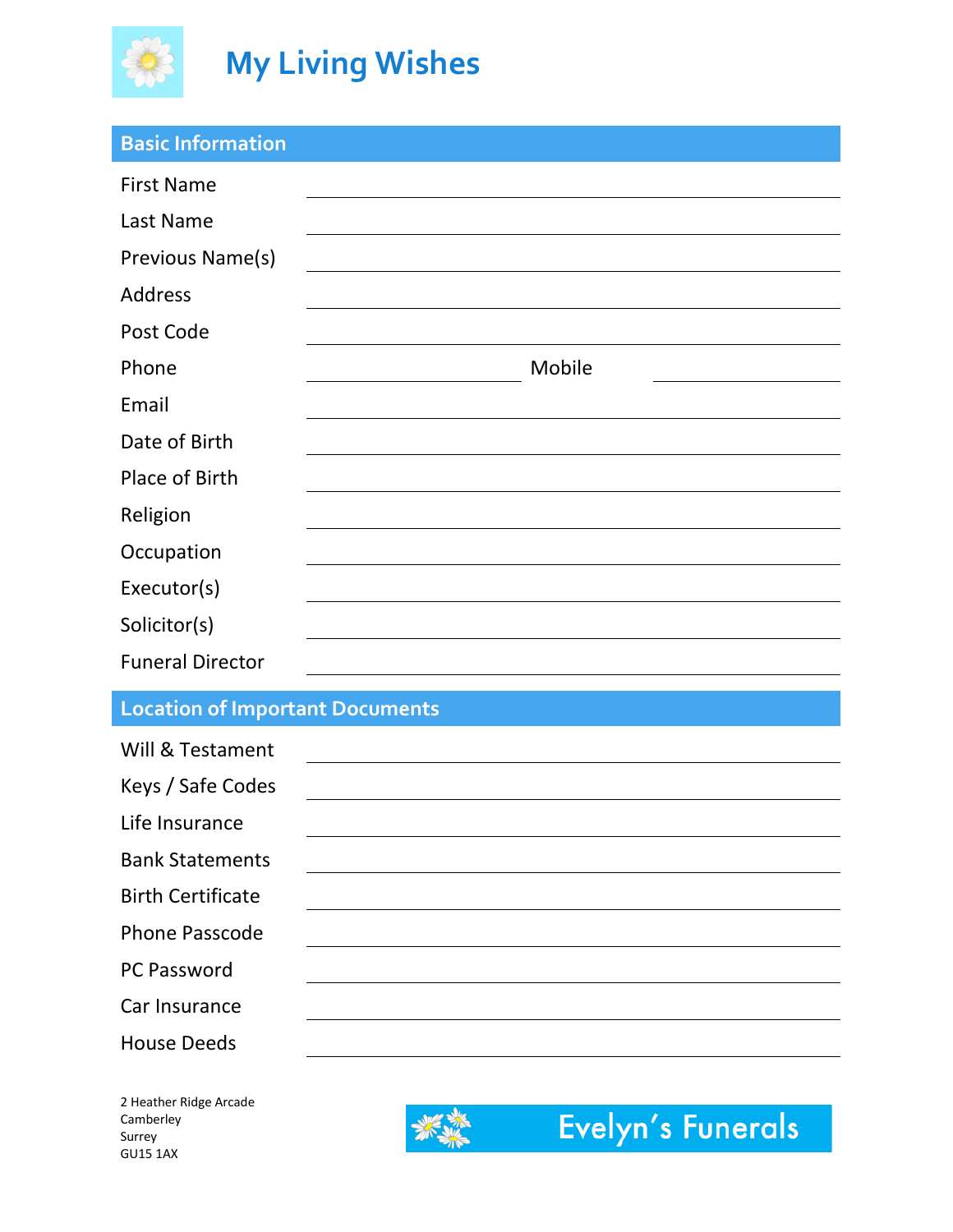

**End of Life Plans**

| I would like to have a:<br>$\Box$ Burial $\Box$ Cremation $\Box$ Direct Cremation $\Box$ Memorial Service                                                                      |            |              |  |  |  |
|--------------------------------------------------------------------------------------------------------------------------------------------------------------------------------|------------|--------------|--|--|--|
| I would like my Coffin/Casket/Urn to be made of:<br>$\Box$ Wood $\Box$ Bamboo $\Box$ Willow $\Box$ Cardboard $\Box$ Wool                                                       |            |              |  |  |  |
| I have selected the following Coffin/Casket/Urn                                                                                                                                |            |              |  |  |  |
| I have a pre-purchased Burial Plot                                                                                                                                             | $\Box$ Yes | $\square$ No |  |  |  |
|                                                                                                                                                                                |            |              |  |  |  |
|                                                                                                                                                                                |            |              |  |  |  |
| I would like a $\Box$ Religious Minister $\Box$ Civil Celebrant $\Box$ Humanist $\Box$ None                                                                                    |            |              |  |  |  |
|                                                                                                                                                                                |            |              |  |  |  |
| Specific Requests $\Box$ No Service $\Box$ Open Casket $\Box$ Wake (before funeral)<br>$\Box$ Memorial Service $\Box$ Graveside Ceremony $\Box$ Tea & Memories (after funeral) |            |              |  |  |  |
| Favourite Songs / Singers / Genre of Music                                                                                                                                     |            |              |  |  |  |
|                                                                                                                                                                                |            |              |  |  |  |
|                                                                                                                                                                                |            |              |  |  |  |
|                                                                                                                                                                                |            |              |  |  |  |
|                                                                                                                                                                                |            |              |  |  |  |